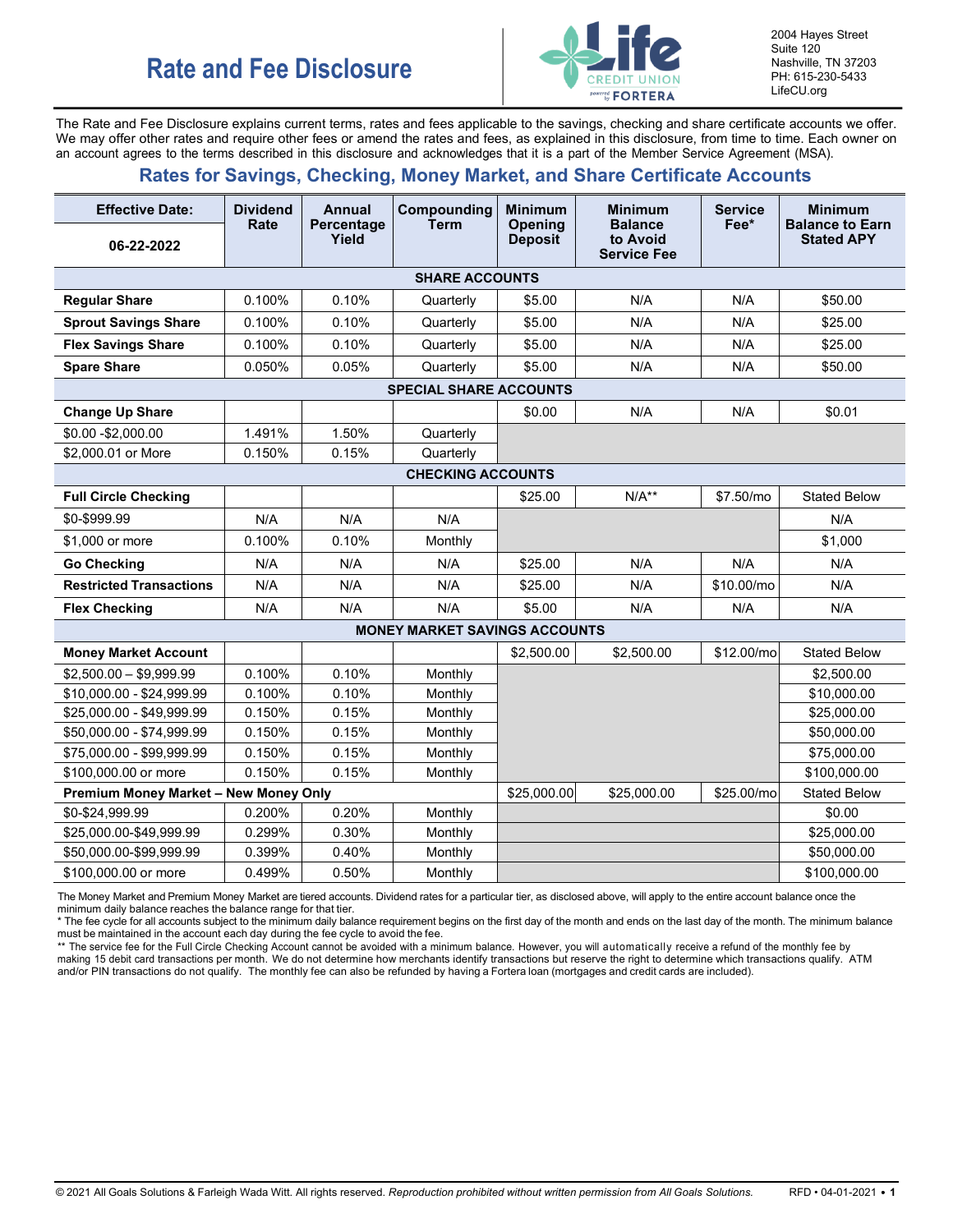| <b>Effective Date:</b>                                                                                                                                                            | <b>Dividend</b><br>Rate | Annual<br>Percentage | Compounding<br><b>Term</b> | <b>Minimum</b><br>Opening | <b>Minimum</b><br><b>Balance</b> | <b>Service</b><br>Fee* | <b>Minimum</b><br><b>Balance to Earn</b> |
|-----------------------------------------------------------------------------------------------------------------------------------------------------------------------------------|-------------------------|----------------------|----------------------------|---------------------------|----------------------------------|------------------------|------------------------------------------|
| 06-22-2022                                                                                                                                                                        |                         | Yield                |                            | <b>Deposit</b>            | to Avoid<br><b>Service Fee</b>   |                        | <b>Stated APY</b>                        |
|                                                                                                                                                                                   |                         |                      | <b>SHARE CERTIFICATES</b>  |                           |                                  |                        |                                          |
| <b>Fixed Rate Certificate</b><br>No additional deposits allowed except at maturity or during the grace period.                                                                    |                         |                      |                            |                           |                                  |                        |                                          |
| 6 Months                                                                                                                                                                          | 0.200%                  | 0.20%                | Quarterly                  | \$1,000.00                | N/A                              | N/A                    | \$1,000.00                               |
| 12 Months                                                                                                                                                                         | 0.996%                  | 1.00%                | Quarterly                  | \$1,000.00                | N/A                              | N/A                    | \$1,000.00                               |
| 18 Months                                                                                                                                                                         | 1.095%                  | 1.10%                | Quarterly                  | \$1,000.00                | N/A                              | N/A                    | \$1,000.00                               |
| 24 Months                                                                                                                                                                         | 1.190%                  | 1.20%                | Quarterly                  | \$1,000.00                | N/A                              | N/A                    | \$1,000.00                               |
| 36 Months                                                                                                                                                                         | 1.294%                  | 1.30%                | Quarterly                  | \$1,000.00                | N/A                              | N/A                    | \$1.000.00                               |
| 48 Months                                                                                                                                                                         | 1.390%                  | 1.40%                | Quarterly                  | \$1,000.00                | N/A                              | N/A                    | \$1,000.00                               |
| 60 Months                                                                                                                                                                         | 1.885%                  | 1.90%                | Quarterly                  | \$1,000.00                | N/A                              | N/A                    | \$1.000.00                               |
| <b>Access Certificate</b><br>Additional deposits allowed during the term, \$5 minimum. One penalty-free withdrawal allowed during the term.                                       |                         |                      |                            |                           |                                  |                        |                                          |
| 12 Months                                                                                                                                                                         | 0.9470%                 | 0.95%                | Quarterly                  | \$25.00                   | N/A                              | N/A                    | \$25.00                                  |
| <b>Smart Start Variable Rate Certificate</b><br>Additional deposits allowed during the term, \$5 minimum. Dividend rate & APY subject to change during the term.                  |                         |                      |                            |                           |                                  |                        |                                          |
| 24 Months                                                                                                                                                                         | 1.143%                  | 1.15%                | Quarterly                  | \$100.00                  | N/A                              | N/A                    | \$100.00                                 |
| <b>Choice Certificate - New Money Only</b>                                                                                                                                        |                         |                      |                            |                           |                                  |                        |                                          |
| One bump rate allowed after first 12 months and additional new money deposit allowed at time of bump minimum deposit of \$1000.00.                                                |                         |                      |                            |                           |                                  |                        |                                          |
| 36 Months                                                                                                                                                                         | 1.245%                  | 1.25%                | Quarterly                  | \$1,000.00                | N/A                              | N/A                    | \$1.000.00                               |
| <b>Choice Certificate - New Money Only</b><br>Two bump rates allowed after first 12 months and additional new money deposit allowed at time of bump minimum deposit of \$1000.00. |                         |                      |                            |                           |                                  |                        |                                          |
| 60 Months                                                                                                                                                                         | 1.491%                  | 1.50%                | Quarterly                  | \$1,000.00                | N/A                              | N/A                    | \$1,000.00                               |
|                                                                                                                                                                                   |                         |                      |                            |                           |                                  |                        |                                          |

| <b>INDIVIDUAL RETIREMENT ACCOUNTS</b>                                                                                             |        |       |           |          |     |     |                     |
|-----------------------------------------------------------------------------------------------------------------------------------|--------|-------|-----------|----------|-----|-----|---------------------|
| <b>Cumulative IRA Share</b>                                                                                                       |        |       |           | \$5.00   | N/A | N/A | <b>Stated Below</b> |
| $$5.00 - $9,999.99$                                                                                                               | 0.100% | 0.10% | Quarterly |          |     |     | \$5.00              |
| \$10,000.00 - \$24,999.99                                                                                                         | 0.150% | 0.15% | Quarterly |          |     |     | \$10,000.00         |
| \$25,000.00 - \$49,999.99                                                                                                         | 0.150% | 0.15% | Quarterly |          |     |     | \$25,000.00         |
| \$50,000.00 - \$74,999.99                                                                                                         | 0.200% | 0.20% | Quarterly |          |     |     | \$50,000.00         |
| \$75,000.00 - \$99,999.99                                                                                                         | 0.200% | 0.20% | Quarterly |          |     |     | \$75,000.00         |
| \$100,000.00 or more                                                                                                              | 0.200% | 0.20% | Quarterly |          |     |     | \$100,000.00        |
| <b>Fixed Rate IRA Certificate</b><br>No deposits allowed except at maturity or during the grace period.                           |        |       |           |          |     |     |                     |
| 12 Months                                                                                                                         | 0.996% | 1.00% | Quarterly | \$500.00 | N/A | N/A | \$500.00            |
| 18 Months                                                                                                                         | 1.095% | 1.10% | Quarterly | \$500.00 | N/A | N/A | \$500.00            |
| 24 Months                                                                                                                         | 1.190% | 1.20% | Quarterly | \$500.00 | N/A | N/A | \$500.00            |
| 36 Months                                                                                                                         | 1.294% | 1.30% | Quarterly | \$500.00 | N/A | N/A | \$500.00            |
| 48 Months                                                                                                                         | 1.390% | 1.40% | Quarterly | \$500.00 | N/A | N/A | \$500.00            |
| 60 Months                                                                                                                         | 1.885% | 1.90% | Quarterly | \$500.00 | N/A | N/A | \$500.00            |
| Smart Start IRA Certificate - Additional deposits allowed during the term, \$5 minimum.                                           |        |       |           |          |     |     |                     |
| 12 Months                                                                                                                         | 0.947% | 0.95% | Quarterly | \$100.00 | N/A | N/A | \$100.00            |
| Variable Rate IRA Certificate<br>Additional deposits allowed. \$5 minimum. Dividend rate & APY subject to change during the term. |        |       |           |          |     |     |                     |
| 18 Months                                                                                                                         | 0.996% | 1.00% | Quarterly | \$500.00 | N/A | N/A | \$500.00            |

The Cumulative IRA is a tiered account. Dividend rates for a particular tier, as disclosed above, will apply to the entire account balance once the minimum daily balance reaches the balance range for that tier.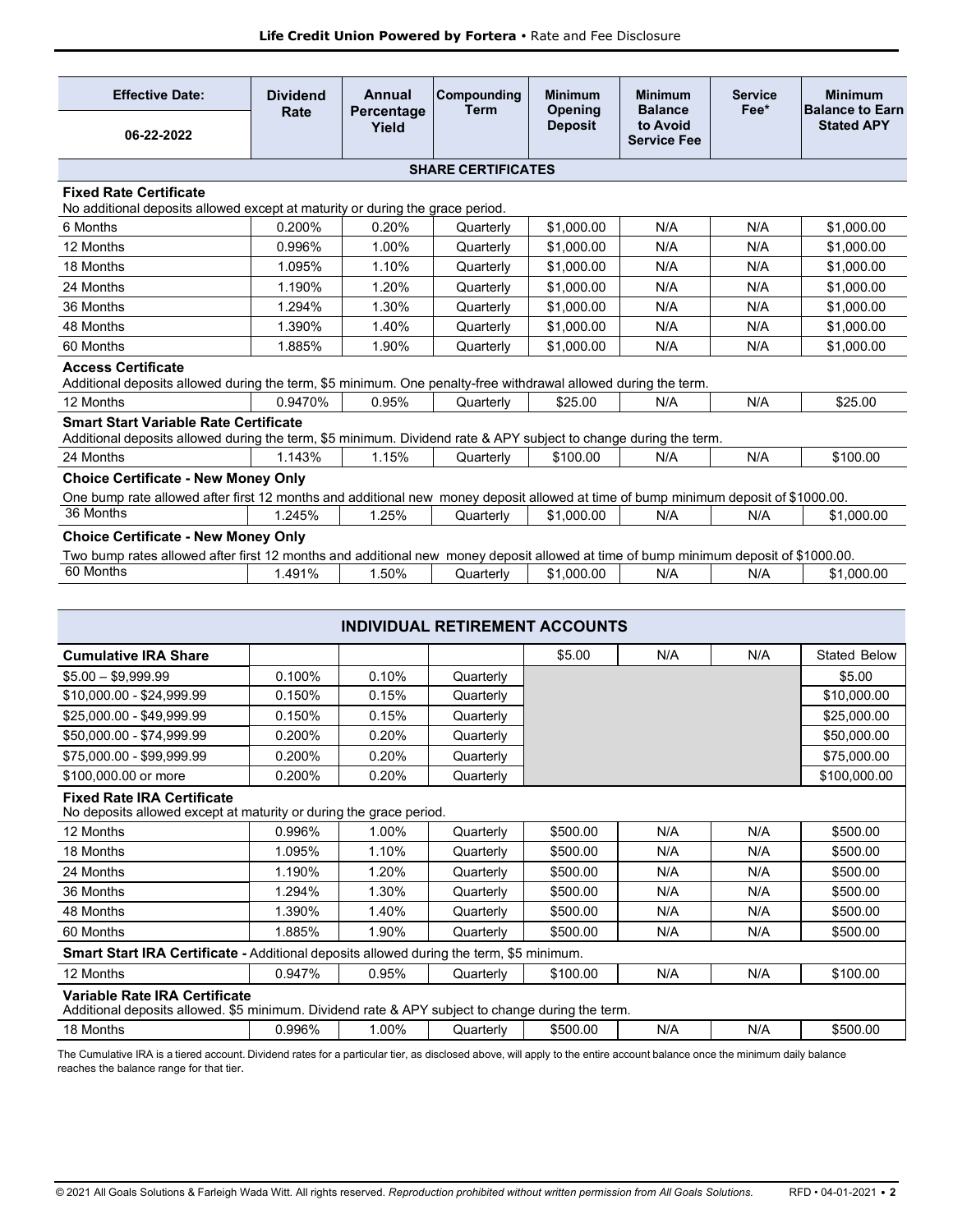| <b>Effective Date:</b>                                                        | <b>Dividend</b><br>Rate | Annual              | Compounding<br>Term | <b>Minimum</b><br>Opening         | <b>Minimum</b><br><b>Balance</b> | <b>Service</b><br>Fee | <b>Minimum</b><br><b>Balance to</b> |
|-------------------------------------------------------------------------------|-------------------------|---------------------|---------------------|-----------------------------------|----------------------------------|-----------------------|-------------------------------------|
| 06-22-2022                                                                    |                         | Percentage<br>Yield |                     | <b>Deposit</b>                    | to Avoid<br><b>Service Fee</b>   |                       | <b>Earn Stated</b><br>APY*          |
|                                                                               |                         |                     |                     | <b>PRODUCTS NO LONGER OFFERED</b> |                                  |                       |                                     |
| Money Market Savings/Checking Account - Product Offer Ended on April 1, 2022. |                         |                     |                     |                                   |                                  |                       |                                     |
| $$500.00 - $10,000.00$                                                        | 0.100%                  | 0.05%               | Monthly             |                                   |                                  |                       | \$500.00                            |
| \$10,000.01 - \$25,000.00                                                     | 0.150%                  | 0.10%               | Monthly             |                                   |                                  |                       | \$10,000.01                         |
| \$25,000.01 - \$50,000.00                                                     | 0.200%                  | 0.15%               | Monthly             |                                   |                                  |                       | \$25,000.01                         |
| \$50,000.01 - \$100,000.00                                                    | 0.250%                  | 0.20%               | Monthly             |                                   |                                  |                       | \$50,000.01                         |
| \$100,000.01 and over                                                         | 0.300%                  | 0.25%               | Monthly             |                                   |                                  |                       | \$100,000.01                        |
|                                                                               |                         |                     |                     |                                   |                                  |                       |                                     |
| Platinum Life Money Market Account - Product Offer Ended on April 1, 2022     |                         |                     |                     |                                   |                                  |                       |                                     |
| \$500.00 - \$10,000.00                                                        | 0.100%                  | 0.10%               | Monthly             |                                   |                                  |                       | \$500.00                            |
| \$10,000.01 - \$25,000.00                                                     | 0.150%                  | 0.15%               | Monthly             |                                   |                                  |                       | \$10,000.01                         |
| \$25,000.01 - \$50,000.00                                                     | 0.200%                  | 0.20%               | Monthly             |                                   |                                  |                       | \$25,000.01                         |
| \$50,000.01 - \$100,000.00                                                    | 0.250%                  | 0.25%               | Monthly             |                                   |                                  |                       | \$50,000.01                         |
| \$100,000.01 and over                                                         | 0.300%                  | 0.30%               | Monthly             |                                   |                                  |                       | \$100,000.01                        |
|                                                                               |                         |                     |                     |                                   |                                  |                       |                                     |

The Money Market Savings/Checking and Platinum Life Money Market Accounts are tiered accounts. Dividend rates for a particular tier, as disclosed above, will apply to the entire account balance once the minimum daily balance reaches the balance range for that tier.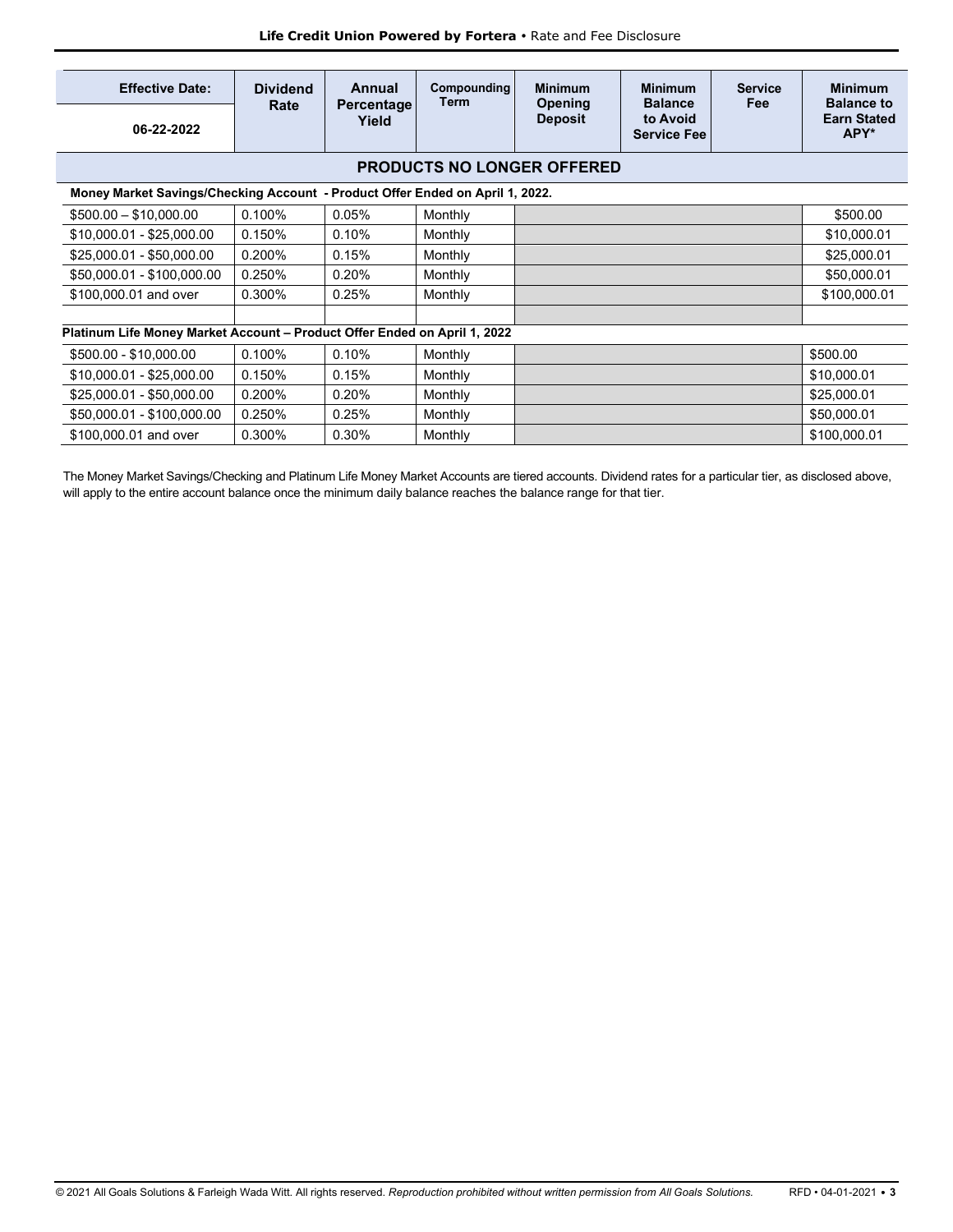# **Truth-in-Savings Disclosures**

As explained in the MSA, the "Rate & Fee Disclosure" applies to all the accounts we offer. Except as specifically described, the following terms apply to all of the accounts you have with us.

## **1. Rate Information**

The Dividend Rate and Annual Percentage Yield on the accounts are set forth above. For all accounts except fixed rate certificates, the Dividend Rate and Annual Percentage Yield may change at any time in the discretion of the Credit Union. Where noted, the FullCircle Checking, ValuChecking Plus, Freedom Plus Checking, Money Market Accounts, and Cumulative IRA are Tiered Rate Ac-counts. For these accounts, when the account balance is within thespecified range for a tier, the Dividend Rate specified for that tier will apply to the entire balance in the account. The Dividend Rates and Annual Percentage Yields are the prospective rates as of the effective date shown above. For fixed rate Certificate Accounts, the Dividend Rate and Annual Percentage Yield are fixed and will be in effect for the term of the account. For Certificate accounts, the Annual Percentage Yield is based on an assumption that dividends will remain on deposit until maturity. A withdrawal of dividends will reduce earnings.

## **2. Nature of Dividends**

Dividends are paid from current income and available earnings after required transfers to reserves at the end of a dividend period.

## **3. Compounding and Crediting**

Dividends will be compounded and credited as identified above. For dividend bearing accounts, the Dividend Period begins on the first calendar day of the period and ends on the last calendar day of the period.

#### **4. Accrual of Dividends**

Dividends will begin to accrue on noncash deposits (e.g., checks) on the business day you make the deposit to an account you have with us. If you terminate the account before accrued dividends are credited, accrued dividends will not be paid.

## **5. Balance Information**

The minimum balance required to open each account and earn the stated Annual Percentage Yield is set forth above. If you do not maintain the minimum balance, you may not earn the stated Annual Percentage Yield. For all accounts, dividends are calculated by using the Daily Balance method, which applies a daily periodic rate to the balance in the account each day.

## **6. Account Limitations**

For all Money Market Accounts, you may not make more than six (6) covered *transactions* per month. Covered *transactions* include your checks, transfers initiated through online banking or mobile banking, ACH transfers, merchant point of sale *transactions*, preauthorized or automatic transfers, and overdraft protection transfers. Transfers to pay a loan with us are not covered by this limit. The date we use to determine the number of *transactions* is the date a *transaction* is posted to (actually credited to or debited from) an account, rather than the date you initiate the *transaction*. If you exceed this limit, we may refuse or reverse the *transaction*, and we may impose a charge as specified in the listing of service charges provided below. If you repeatedly exceed this limit, we may terminate the account. If the balance in the FreedomPlus ac- count is below \$25 and there is no activity for 120 days, the accountwill be closed and any remaining funds transferred to the savings account.

## **7. Certificate Account Features**

#### **a. Account Limitations**

After you start the account, you may not make additional deposits to a Certificate Account.

#### **b. Maturity**

The Certificate Account you have with us will mature on the maturity date identified on your Account Receipt or Renewal Notice.

#### **c. Early Withdrawal Penalty**

We may impose a penalty if you withdraw any of the principal of the Certificate Account before the maturity date.

**1) Amount of Penalty.** The early withdrawal penalty is equal to 90 days dividends on the amount withdrawn if the certificate term is 12 months or less, and 180 days dividends on the amount with- drawn if the certificate term is greater than 12 months.

**2) How the Penalty Works.** The penalty is calculated on the amount of early withdrawal. If earned dividends are insufficient to satisfy the penalty, the penalty will be deducted from the principal balance.

**3) Exceptions to Early Withdrawal Penalties.** At our option, we may pay the account before maturity without imposing an early withdrawal penalty under the following circumstances; when an account owner dies or is determined legally incompetent by a court or other body of competent jurisdiction; where the account is an Individual Retirement Account (IRA) and any portion is paid within seven (7) days after establishment or where the account is an IRA and the owner attains age 59½.

#### **d. Renewal Policy**

Certificate Accounts are automatically renewable accounts. Automatically renewable accounts will renew for another term upon maturity. You have a grace period of seven (7) days after maturity in which to withdraw funds in the account without being charged an early withdrawal penalty.

#### **e. Nontransferable/Nonnegotiable**

The account(s) you have with us is/are nontransferable and nonnegotiable. This means that an account and the funds in the account may not be pledged to secure any obligation of an owner, except obligations with the Credit Union.